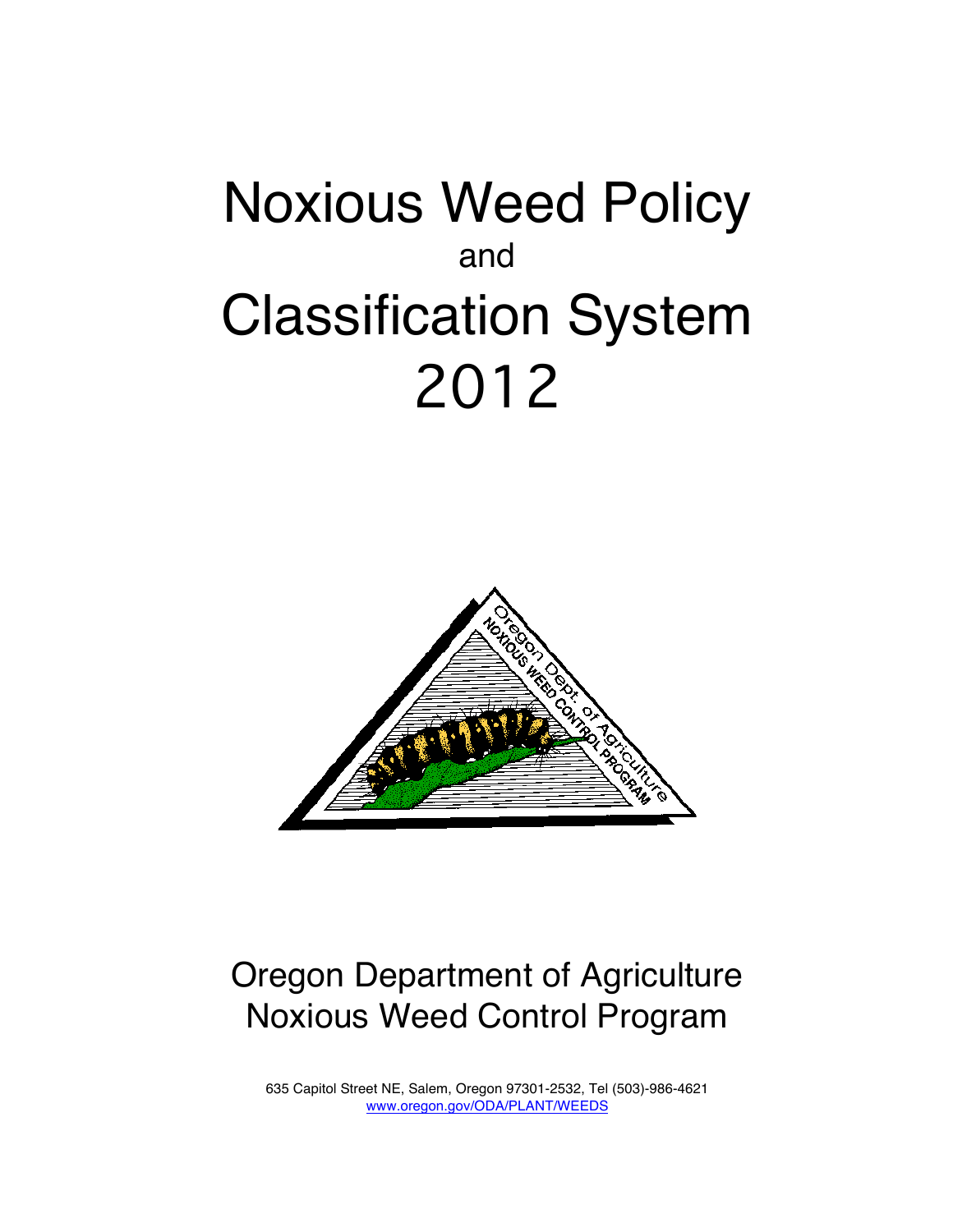#### **Mission Statement:**

To protect Oregon's natural resources and agricultural economy from the invasion and proliferation of exotic noxious weeds.

#### **Program Overview**

The Oregon Department of Agriculture (ODA) Noxious Weed Control Program provides a statewide leadership role for coordination and management of state listed noxious weeds. The state program focuses on noxious weed control efforts by implementing early detection and rapid response projects for new invasive noxious weeds, implementing biological control, implementing statewide inventory and survey, assisting the public and cooperators through technology transfer and noxious weed education, maintains noxious weed data and maps for priority listed noxious weeds, and provides assistance to land managers and cooperators with integrated weed management projects. The Noxious Weed Control Program also supports the Oregon State Weed Board with administration of the OSWB Grant Program, developing statewide management objectives, developing Weed Risk Assessments and maintaining the State Noxious Weed List.

> Tim Butler Program Manager tbutler@oda.state.or.us 503-986-4621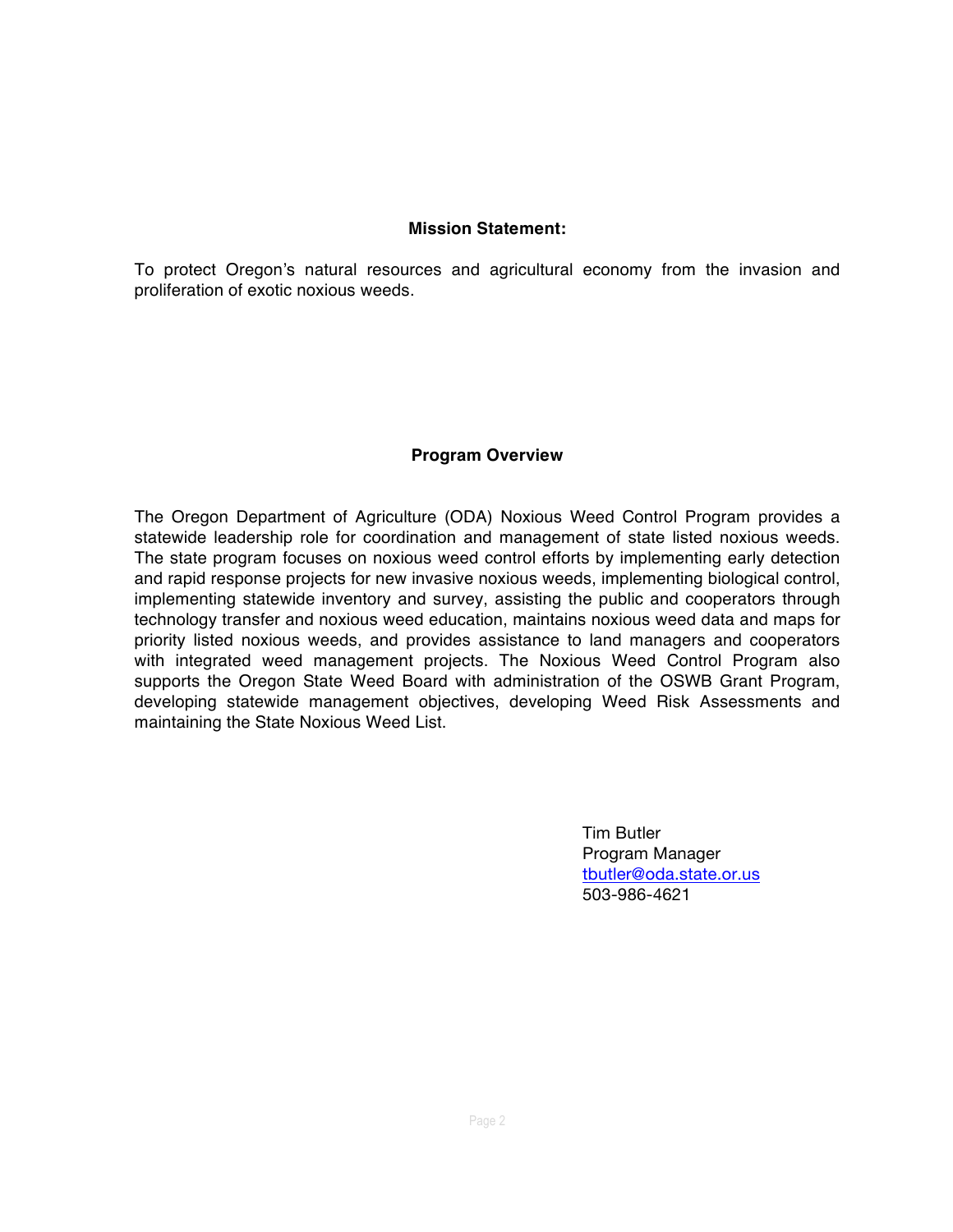# **Oregon Department of Agriculture Noxious Weed Control Policy and Classification System 2012**

# **Table of Contents**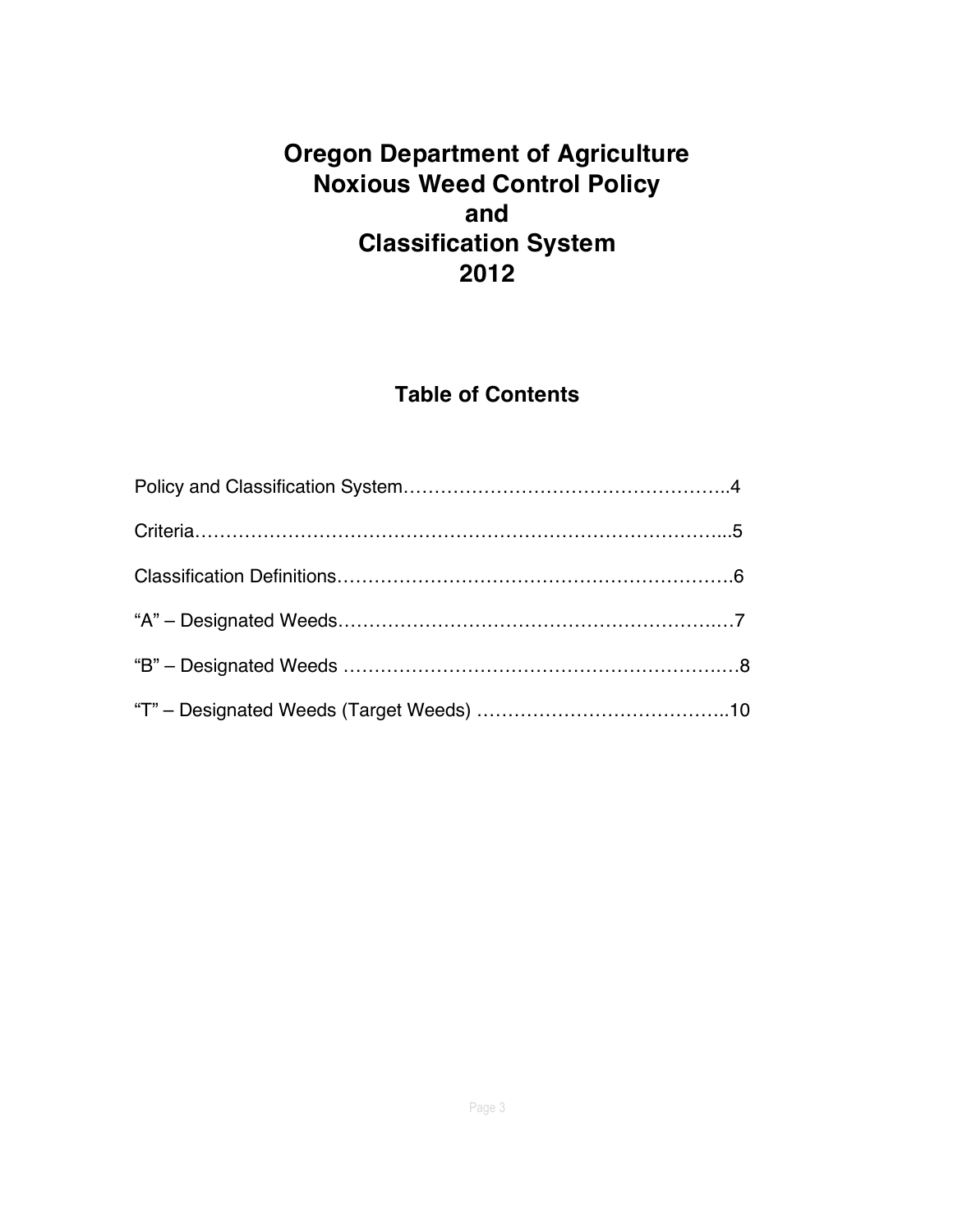# **Noxious Weed Control Policy and Classification System**

#### DEFINITION:

"Noxious Weed" means any plant classified by the Oregon State Weed Board that is injurious to public health, agriculture, recreation, wildlife, or any public or private property.

Noxious weeds have become so thoroughly established and are spreading so rapidly on private, state, county, and federally owned lands, that they have been declared by ORS 569-350 to be a menace to public welfare. Steps leading to eradication, where possible, and intensive control are necessary. It is further recognized that the responsibility for eradication and intensive control rests not only on the private landowner and operator, but also on the county, state, and federal government.

#### WEED CONTROL POLICY

Therefore, it shall be the policy of the Oregon Department of Agriculture (ODA) to:

- 1. Rate and classify weeds at the state level.
- 2. Prevent the establishment and spread of noxious weeds.
- 3. Encourage and implement the control or containment of infestations of designated weed species and, if possible, eradicate them.
- 4. Develop and manage a biological weed control program.
- 5. Increase awareness of potential economic losses and other undesirable effects of existing and newly invading noxious weeds, and to act as a resource center for the dissemination of information.
- 6. Encourage and assist in the organization and operation of noxious weed control programs with government agencies and other weed management entities.
- 7. Develop partnerships with county weed control officers, universities, and other cooperators in the development of control methods.
- 8. Conduct statewide noxious weed surveys and weed control efficacy studies.

#### WEED CLASSIFICATION SYSTEM

The purpose of this Classification System is to:

- 1. Act as the ODA's official guideline for prioritizing and implementing noxious weed control projects.
- 2. Assist the ODA in the distribution of available funds for Oregon State Weed Board grants and county noxious weed control requests.
- 3. Serve as a model for the private and public sectors in developing noxious weed classification systems.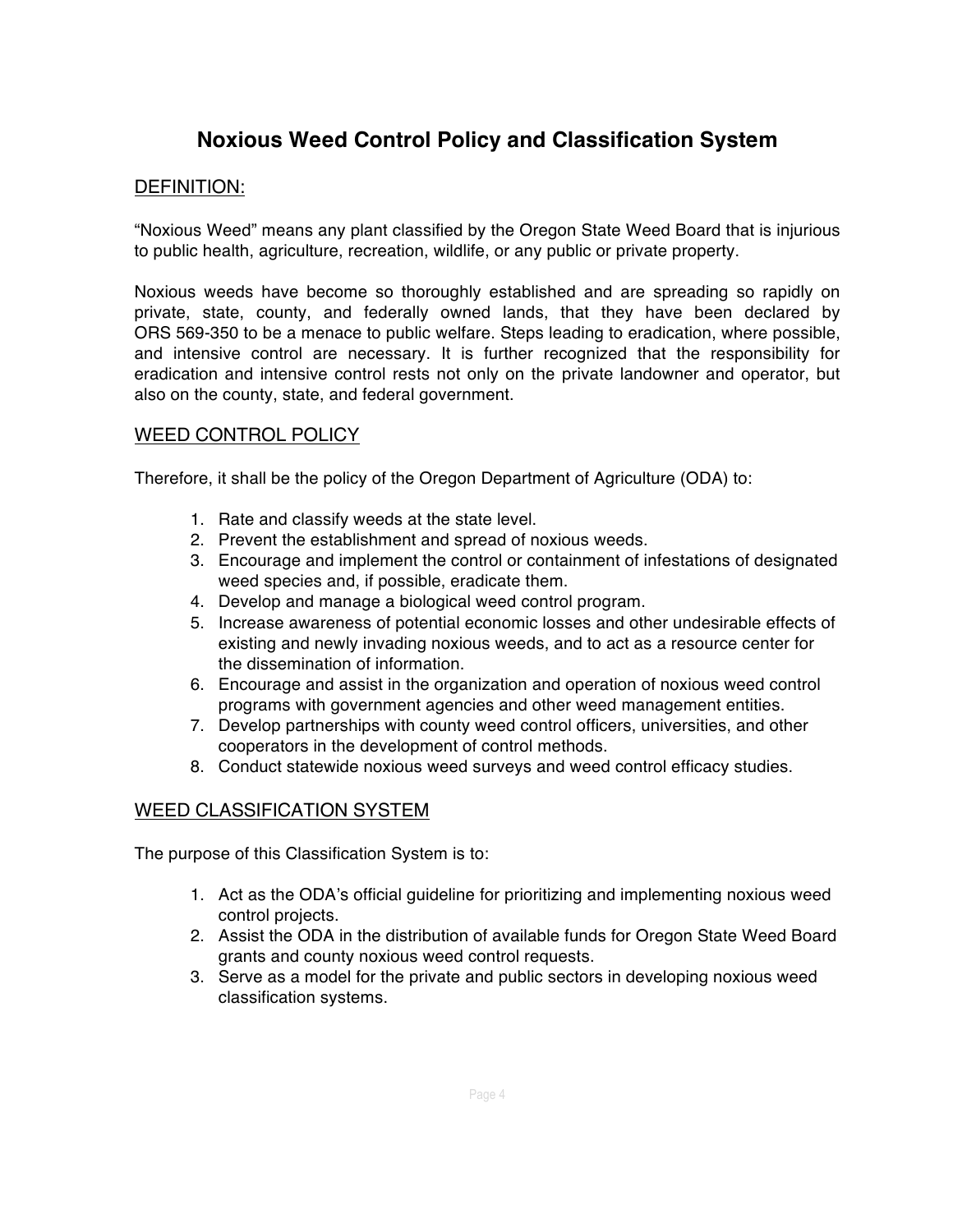### **Criteria for Determining Economic and Environmental Significance of Noxious Weeds is Based Upon:**

#### DETRIMENTAL EFFECTS

- 1. A plant species that causes or has the potential to cause severe production losses or increased control costs to the agricultural and/or horticultural industries of Oregon.
- 2. A plant species that has the potential to or does endanger native flora and fauna by its encroachment into forest, range, and conservation areas.
- 3. A plant species that has the potential or does hamper the full utilization and enjoyment of recreational areas.
- 4. A plant species that is poisonous, injurious, or otherwise harmful to humans and/or animals.

#### PLANT REPRODUCTION

- 1. A plant that reproduces by seed capable of being dispersed over wide areas or that is long-lived, or produced in large numbers.
- 2. A plant species that reproduces and spreads by tubers, creeping roots, stolons, rhizomes or other natural vegetative means.

#### **DISTRIBUTION**

- 1. A weed of known economic importance which occurs in Oregon in small enough infestations to make eradication/containment possible; or not known to occur, but its presence in neighboring states makes future occurrence seem imminent.
- 2. A weed of economic or ecological importance and of limited distribution in Oregon.
- 3. A weed that has not infested the full extent of its potential habitat in Oregon.

#### DIFFICULTY OF CONTROL

A plant species that is not easily controlled with current management practices such as chemical, cultural, biological, and physical methods.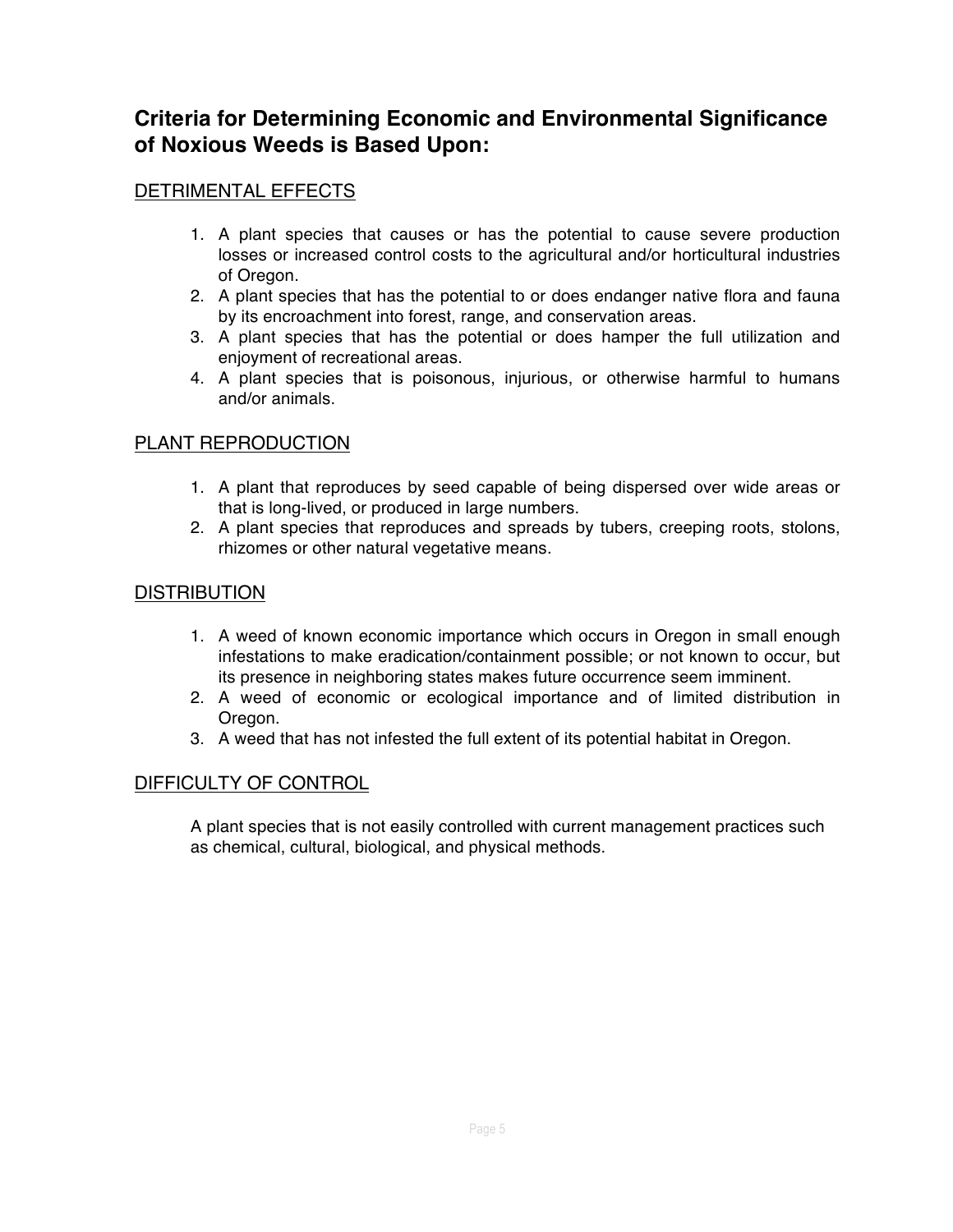# **Noxious Weed Control Classification Definitions**

Noxious weeds, for the purpose of this system, shall be designated "A" or "B" and may be given the additional designation of "T" according to the Oregon State Weed Board's Noxious Weed Classification System.

• **"A" Designated Weed** – a weed of known economic importance which occurs in the state in small enough infestations to make eradication or containment possible; or is not known to occur, but its presence in neighboring states make future occurrence in Oregon seem imminent (Table 1).

**Recommended action**: Infestations are subject to eradication or intensive control when and where found.

• **"B" Designated Weed** – a weed of economic importance which is regionally abundant, but which may have limited distribution in some counties (Table 2).

**Recommended action:** Limited to intensive control at the state, county or regional level as determined on a site specific, case-by-case basis. Where implementation of a fully integrated statewide management plan is not feasible, biological control (when available) shall be the primary control method.

• **"T" Designated Weed** – a priority noxious weed designated by the Oregon State Weed Board as a target for which the ODA will develop and implement a statewide management plan. "T" designated noxious weeds are species selected from either the "A" or "B" list (Table 3).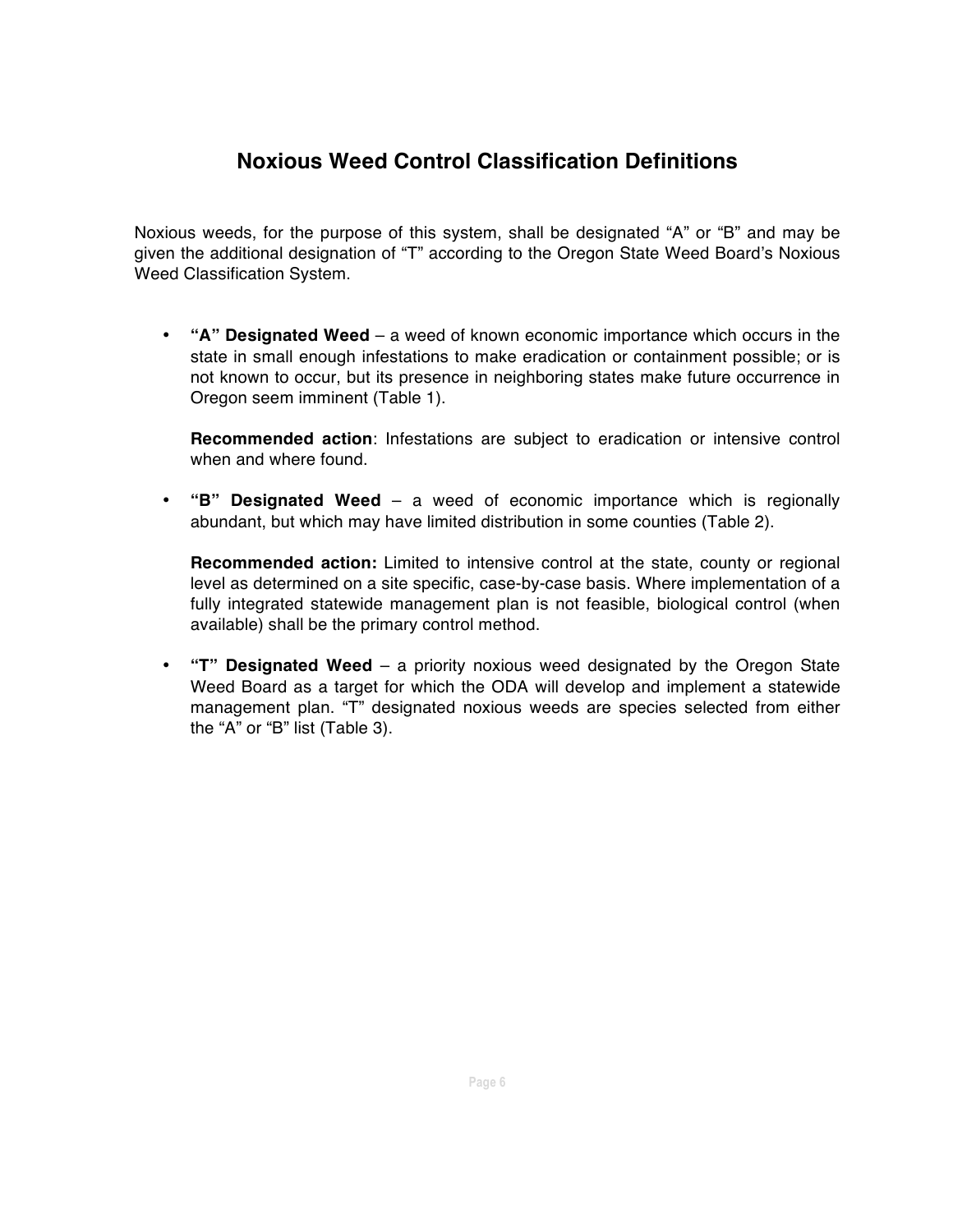| <b>Common name</b>      | <b>Scientific name</b>               |
|-------------------------|--------------------------------------|
| African rue             | Peganum harmala                      |
| Camelthorn              | Alhagi pseudalhagi                   |
| Coltsfoot               | Tussilago farfara                    |
| Common reed             | Phragmites australis, ssp. australis |
| Cordgrass               |                                      |
| Common                  | Spartina anglica                     |
| Dense-flowered          | Spartina densiflora                  |
| Saltmeadow              | Spartina patens                      |
| Smooth                  | Spartina alterniflora                |
| European water chestnut | Trapa natans                         |
| Flowering rush          | <b>Butomus umbellatus</b>            |
| Giant hogweed           | Heracleum mantegazzianum             |
| Goatgrass               |                                      |
| <b>Barb</b>             | Aegilops triuncialis                 |
| Ovate                   | Aegilops ovata                       |
| Goatsrue                | Galega officinalis                   |
| Hawkweed                |                                      |
| King-devil              | Hieracium piloselloides              |
| Meadow                  | Hieracium pratense                   |
| Mouse-ear               | Hieracium pilosella                  |
| Orange                  | Hieracium aurantiacum                |
| Yellow                  | Hieracium floribundum                |
| Hydrilla                | Hydrilla verticillata                |
| Japanese dodder         | Cuscuta japonica                     |
| Kudzu                   | Pueraria lobata                      |
| Matgrass                | Nardus stricta                       |
| Oblong spurge           | Euphorbia oblongata                  |
| Paterson's curse        | Echium plantagineum                  |
| Purple nutsedge         | Cyperus rotundus                     |
| Silverleaf nightshade   | Solanum elaeagnifolium               |
| Squarrose knapweed      | Centaurea virgata                    |
| Starthistle             |                                      |
| Iberian                 | Centaurea iberica                    |
| Purple                  | Centaurea calcitrapa                 |
| Syrian bean-caper       | Zygophyllum fabago                   |
| <b>Thistle</b>          |                                      |
| Plumeless               | Carduus acanthoides                  |
| Smooth distaff          | Carthamus baeticus                   |
| Taurian                 | Onopordum tauricum                   |
| Wooly distaff           | Carthamus lanatus                    |
| White bryonia           | Bryonia alba                         |
| Yellow floating heart   | Nymphoides peltata                   |
| Yellowtuft              | Alyssum murale, A. corsicum          |

 **Table I: "A" Designated weeds as determined by Oregon State Weed Board**

Page 7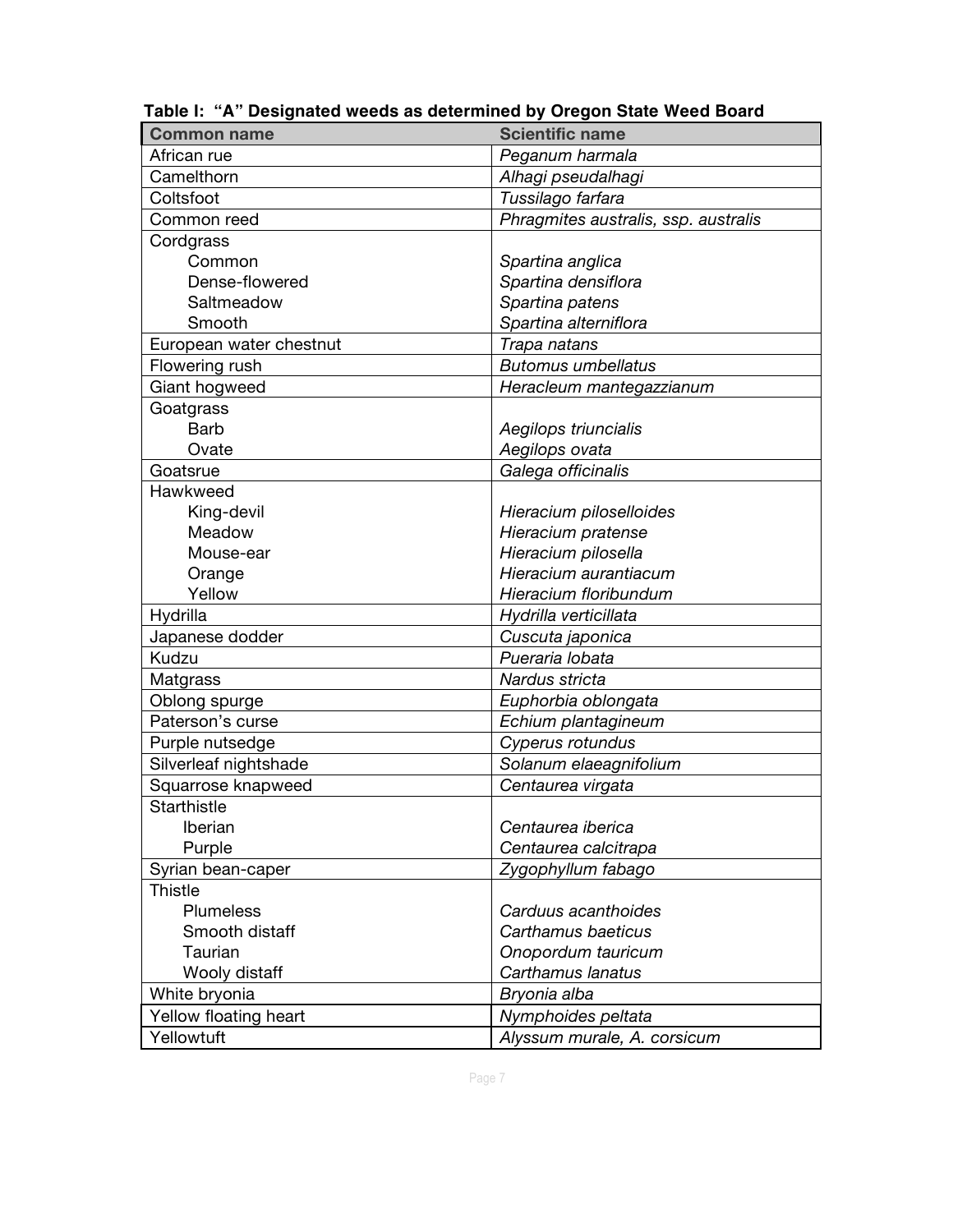| <b>Common name</b>              | <b>Scientific name</b>                      |
|---------------------------------|---------------------------------------------|
| Armenian (Himalayan) blackberry | Rubus armeniacus (R. procerus, R. discolor) |
| Biddy-biddy                     | Acaena novae-zelandiae                      |
| <b>Broom</b>                    |                                             |
| French*                         | Genista monspessulana                       |
| Portuguese                      | Cytisus striatus                            |
| Scotch*                         | Cytisus scoparius                           |
| Spanish                         | Spartium junceum                            |
| <b>Buffalobur</b>               | Solanum rostratum                           |
| <b>Butterfly bush</b>           | Buddleja davidii (B. variabilis)            |
| Common bugloss                  | Anchusa officinalis                         |
| Common crupina                  | Crupina vulgaris                            |
| Creeping yellow cress           | Rorippa sylvestris                          |
| Cutleaf teasel                  | Dipsacus laciniatus                         |
| Dodder                          | Cuscuta spp.                                |
| Dyers woad                      | Isatis tinctoria                            |
| English ivy                     | Hedera helix (H. hibernica)                 |
| Eurasian watermilfoil           | Myriophyllum spicatum                       |
| False brome                     | Brachypodium sylvaticum                     |
| Field bindweed*                 | Convolvulus arvensis                        |
| Garlic mustard                  | Alliaria petiolata                          |
| Geranium                        |                                             |
| <b>Herb Robert</b>              | Geranium robertianum                        |
| Shiny leaf geranium             | Geranium lucidum                            |
| Gorse*                          | Ulex europaeus                              |
| Halogeton                       | Halogeton glomeratus                        |
| Houndstongue                    | Cynoglossum officinale                      |
| Johnsongrass                    | Sorghum halepense                           |
| Jointed goatgrass               | Aegilops cylindrica                         |
| Jubata grass                    | Cortaderia jubata                           |
| Knapweeds                       |                                             |
| Diffuse*                        | Centaurea diffusa                           |
| Meadow*                         | Centaurea pratensis                         |
| Russian*                        | Acroptilon repens                           |
| Spotted*                        | Centaurea stoebe (C. maculosa)              |
| Knotweeds                       |                                             |
| Giant                           | Fallopia sachalinensis (Polygonum)          |
| Himalayan                       | Polygonum polystachyum                      |
| Japanese                        | Fallopia japonica (Polygonum)               |
| Kochia                          | Kochia scoparia                             |
| Lesser celandine                | Ranunculus ficaria                          |
| Mediterranean sage              | Salvia aethiopis                            |
| Medusahead rye                  | Taeniatherum caput-medusae                  |
| Old man's beard                 | Clematis vitalba                            |
| Parrot's feather                | Myriophyllum aquaticum                      |

 **Table II: "B" designated weeds as determined by the Oregon State Weed Board**

\* Indicates weeds targeted for biocontrol agents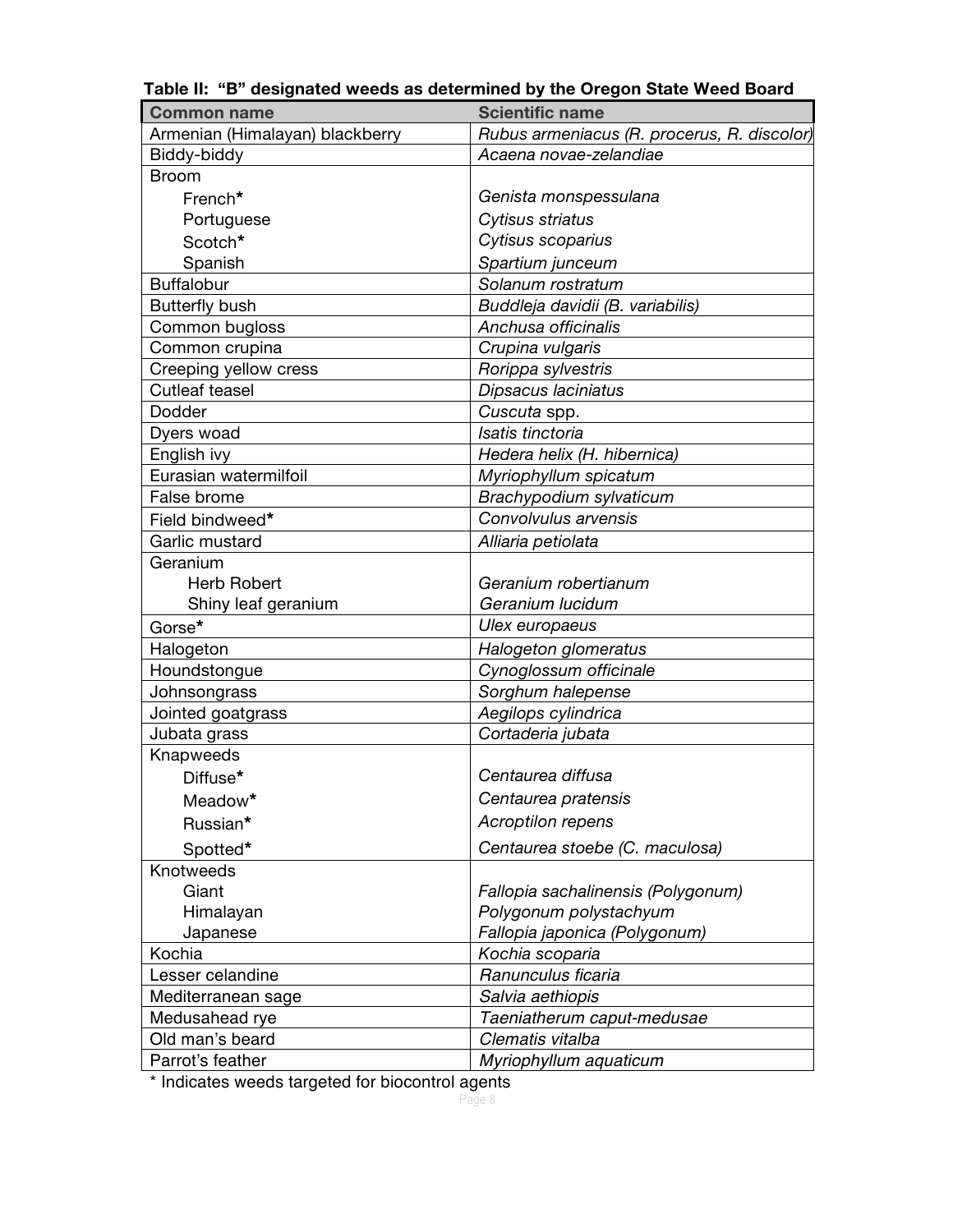| <b>Continuation of "B" designated weeds</b> |                                       |
|---------------------------------------------|---------------------------------------|
| Perennial peavine                           | Lathyrus latifolius                   |
| Perennial pepperweed                        | Lepidium latifolium                   |
| Poison hemlock                              | Conium maculatum                      |
| Policeman's helmet                          | Impatiens glandulifera                |
| Puncturevine*                               | Tribulus terrestris                   |
| Purple loosestrife*                         | Lythrum salicaria                     |
| Ragweed                                     | Ambrosia artemisiifolia               |
| Rush skeletonweed*                          | Chondrilla juncea                     |
| Saltcedar*                                  | Tamarix ramosissima                   |
| Small broomrape                             | Orabanche minor                       |
| South American waterweed                    | Egeria densa (Elodea)                 |
| Spanish heath                               | Erica lusitanica                      |
| Spikeweed                                   | Hemizonia pungens                     |
| Spiny cocklebur                             | Xanthium spinosum                     |
| Spurge laurel                               | Daphne laureola                       |
| Spurge                                      |                                       |
| Leafy*                                      | Euphorbia esula                       |
| Myrtle                                      | Euphorbia myrsinites                  |
| St. Johnswort*                              | Hypericum perforatum                  |
| Sulfur cinquefoil                           | Potentilla recta                      |
| Swainsonpea                                 | Sphaerophysa salsula                  |
| Tansy ragwort*                              | Senecio jacobaea                      |
| <b>Thistles</b>                             |                                       |
| Bull*                                       | Cirsium vulgare                       |
| Canada*                                     | Cirsium arvense                       |
| Italian                                     | Carduus pycnocephalus                 |
| Milk*                                       | Silybum marianum                      |
| Musk*                                       | Carduus nutans                        |
| Scotch                                      | Onopordum acanthium                   |
| Slender-flowered*                           | Carduus tenuiflorus                   |
| Toadflax                                    |                                       |
| Dalmatian*                                  | Linaria dalmatica                     |
| Yellow*                                     | Linaria vulgaris                      |
| Velvetleaf                                  | Abutilon theophrasti                  |
| Water primrose                              | Ludwigia peploides, L. hexapetala, L. |
|                                             | grandiflora ssp.                      |
| Whitetop                                    |                                       |
| Hairy                                       | Lepidium pubescens                    |
| Lens-podded                                 | Lepidium chalepensis                  |
| Whitetop (hoary cress)                      | Lepidium draba                        |
| Yellow archangel                            | Lamiastrum galeobdolon                |
| Yellow flag iris                            | Iris pseudacorus                      |
| Yellow nutsedge                             | Cyperus esculentus                    |
| Yellow starthistle*                         | Centaurea solstitialis                |

\* Indicates weeds targeted for biocontrol agents